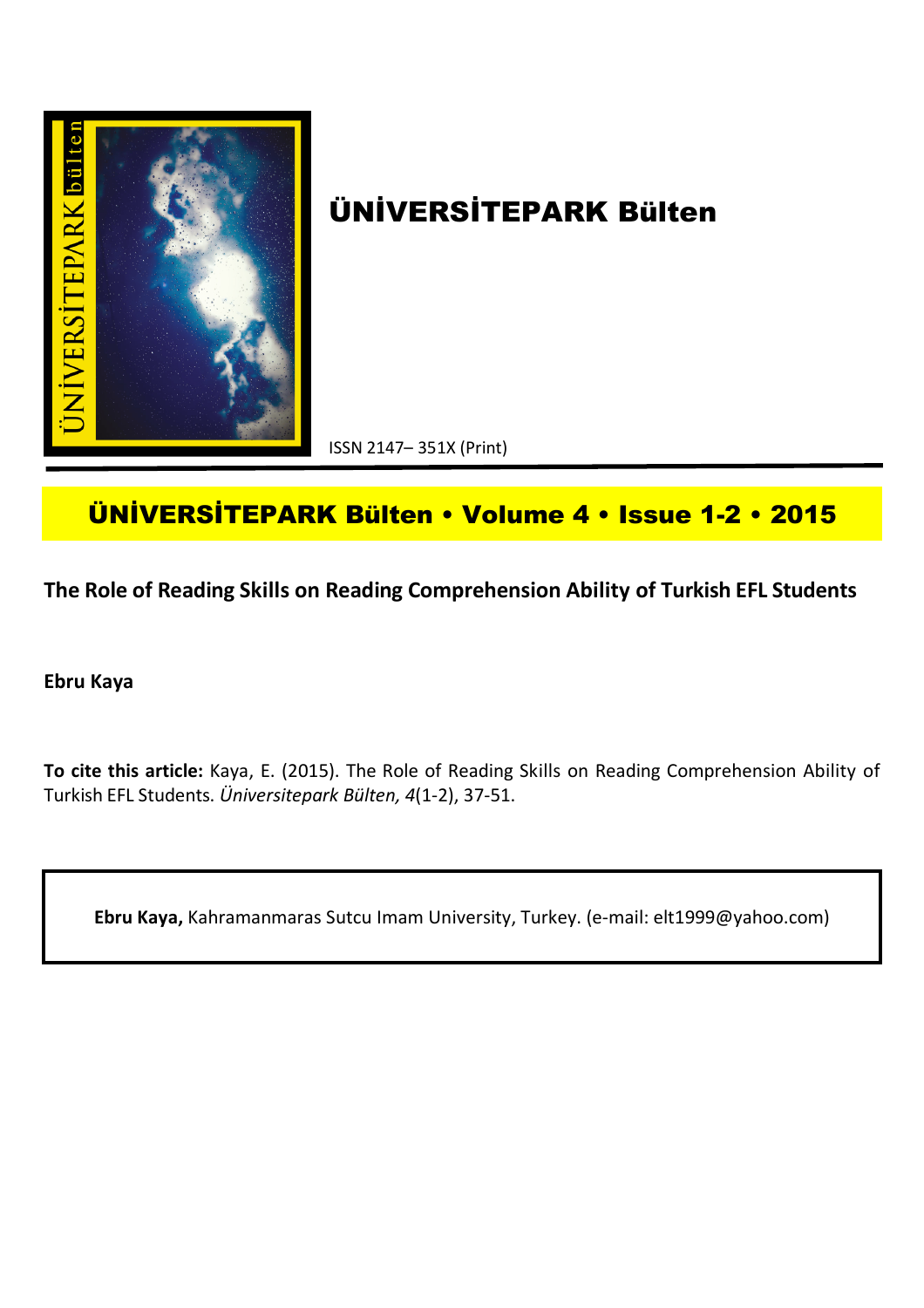### **The Role of Reading Skills on Reading Comprehension Ability of Turkish EFL Students**

#### EBRU KAYA

#### **Abstract**

Reading is a part of our daily lives. It is performed both for pleasure and information. Reading skills are important for the individuals since they foster comprehension in reading. If the students do not have knowledge of reading skills, they cannot be expected to be successful readers. Thus, they cannot achieve the level of comprehension required to pass exams in their own departments. For this reason, reading skills should be taught in universities for the students to be able to cope with comprehension problems. This case study aims to find out whether or not reading skills has a role on the reading comprehension ability of Turkish EFL students. This study is both a qualitative and a quantitative study which lasted for a duration of 14 weeks. Two groups were selected (experimental and control) among prep classes at Kahramanmaraş Sütçü Imam University. Both groups were administered a pre-test and questionnaire at the beginning of the study to find out if they were aware of reading skills. In addition, 10 students were chosen randomly for interview. During the study, reading skills were infused into the curriculum through designing lesson plans in accordance with the language content and topics for level C students, as determined by the Common European Language Framework. The lessons required the students to use reading skills before, during, and post reading. At the end of the study, the same questionnaire was re-administered. The students were given the post-test and then interviewed. The quantitative data were analyzed through descriptive statistics. The obtained data revealed that the students enhanced their comprehension ability provided that they were taught to use reading skills.

**Keywords:** reading skills, reading comprehension, Turkish EFL students.

………………………………………........….....………………………………...……………

ISSN 2147– 351X © 2015

Copyright © 2015 by ÜNİVERSİTEPARK Limited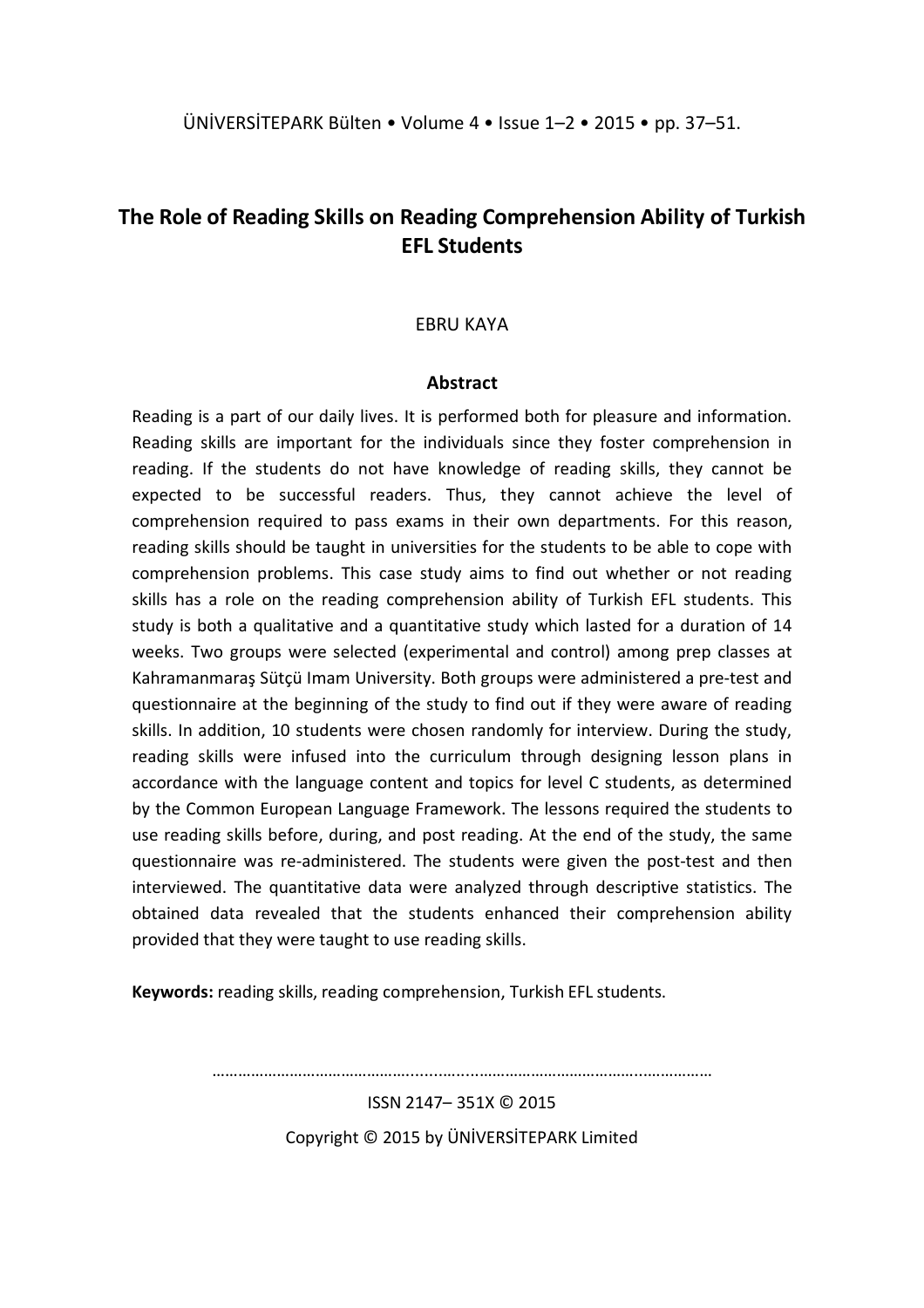#### **Introduction**

EFL reading is a process which has been investigated for decades. Reading is a familiar part of our everyday lives for most of us. Scholars and researchers in the field have been trying to understand the details of the process.

By the 1970s, reading research in native language had been flourishing for a couple of decades as researchers were trying to understand why some children could not read. However, research on reading in a second language is almost nonexistent. After Kenneth Goodman's (1967) article, "Reading: A Psycholinguistic Guessing Game", experts of second languages started to deal with the issues and questions of second language reading pedagogy (as cited in Brown, 2001).

The word *reading* is often used to describe both what beginners do when they are learning to read and what good readers do when they are involved in fluent reading. However, the two kinds of readers do different things and therefore have very different needs as they struggle to become better readers. Reading at these two extremes of skill, and at the various levels of proficiency between them, is a series of activities which presuppose different levels of knowledge, different needs and purposes. It should be apparent; then, that what may be true about reading at some particular level of proficiency may not be true at all of reading at much higher or much lower levels. Reading is primarily a cognitive process, and the key to fluent reading is not a kind of visual gymnastics, but knowledge (Eskey, 1983; Kalayci & Humiston, 2015; Rathert, 2012).

Reading is a self-discovery process. During this process, readers interact with written materials by investing both cognitive and metacognitive efforts to decompose new knowledge so as to make or infer meaning. From this point of view, reading comprehension can be seen as the final product (Hellyer, Robinson, & Sherwood, 2001; Kalayci, 2012).

Traditionally, reading is a passive activity, but in fact, it should be active. As Block (1992) indicates, reading is such a hidden process that it is often unnoticed in the language classroom. Teachers often believe that reading classes should be teacher-centered. According to Bedir (1998), if teachers adopt rote learning, learners are usually expected to tackle comprehension difficulties by themselves.

Moreover, teachers must focus not only on language development, but also on reading strategy practice. Rivas (1999) notes that language problems seem to be the most frequent source of reading difficulties confronted by EFL learners at intermediate level. Thus, we must focus on reading skills as well as language problems.

It is a fact that reading in a foreign language is strongly linked with thinking in that language. If you want to read well in English, you must think in English as you read. If you think in another language and translate into English, you will usually have difficulty with comprehension. According to Bedir (1998), this is time-consuming and the result is usually incomplete comprehension. Understanding the words and the grammar is not enough while reading. The learner needs to make logical connections between the ideas and information in reading. This means using the information the learner already knows to reach a conclusion.

Turkish EFL students are not exposed to training in reading skills. The students do not know how to activate their schemata. Thus, they encounter difficulties in comprehension.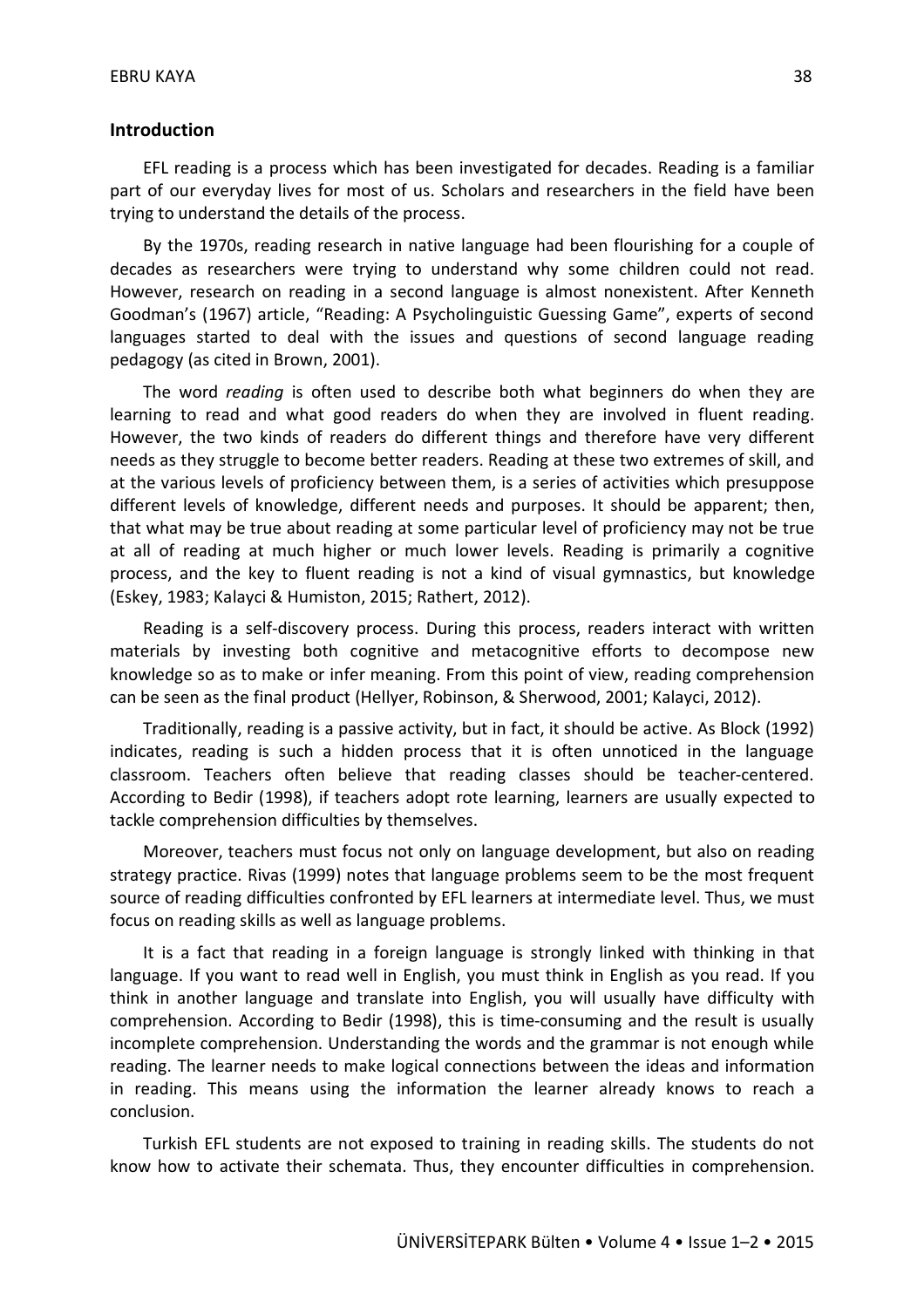This results in poor marks in reading sections of their examinations. As observed by the researcher, the students complain about their marks and they do not know how to tackle texts in English. However, if reading skills, such as finding the main idea and contextual clues are emphasized in the training period, the students might be more successful in reading comprehension.

There exists numerous studies on reading skills and comprehension. Alderson (2000) notes that the readers' knowledge affects what they understand. There are other factors which affect reading comprehension. According to Mikulecky and Jeffries (2004), reading comprehension is a problem for many students. When they read in English, they tend to attribute the comprehension difficulties to the English language. They may also feel that the problem is their own lack of ability. In fact, the problem is about their approach to a text. If the students understand how the information is presented in English texts and are aware of the cognitive processes, they will be better at comprehension.

This study aims at finding out the strategies / skills that students employ to interpret what they read by means of clues, and reflect on what the text does by making such remarks. It also aims at discovering how the students look for clues in a text; understand the writer's purpose, and how their reading skills affect their comprehension ability. The scope of this study is based on schema theory. According to this theory, reading is an active process which cannot be achieved without background knowledge.

The following are the research questions generated for the study:

- Are the students aware of reading skills?
- Can the students be trained in terms of reading skills?
- Are the students who are trained on reading skills better at reading comprehension than those who are not?

#### **Methodology**

This study was designed as a case study, and the aim is to enhance reading skills of the 50 students in the preparatory year. Qualitative and quantitative research designs were both used in the study. It presents data about the development of reading skills of the participants and their perceptions and attitudes towards reading. The data was gathered through pre-test and post-test, and a Reading Skills Questionnaire, which were supported by interviews.

The participants of the study were 50 preparatory year students at Kahramanmaraş Sütçü Imam University (KSU). They attended undergraduate programs of economy, business administration and public administration. The students are all in level C in English proficiency. They attended two classes: C4 and C7. C4 was set as the control group and C7 as the experimental group. There were 24 students in C4 and 26 students in C7 at the time of the study.

The participants had 28 hours of English classes a week throughout the academic year. They were informed about the study at the beginning of the semester. The study lasted 12 weeks. The experiment group received the treatment. The control group did reading classes as determined by the department. The Department of Foreign Languages at KSU has accepted Common European Language Framework as the curriculum of the preparatory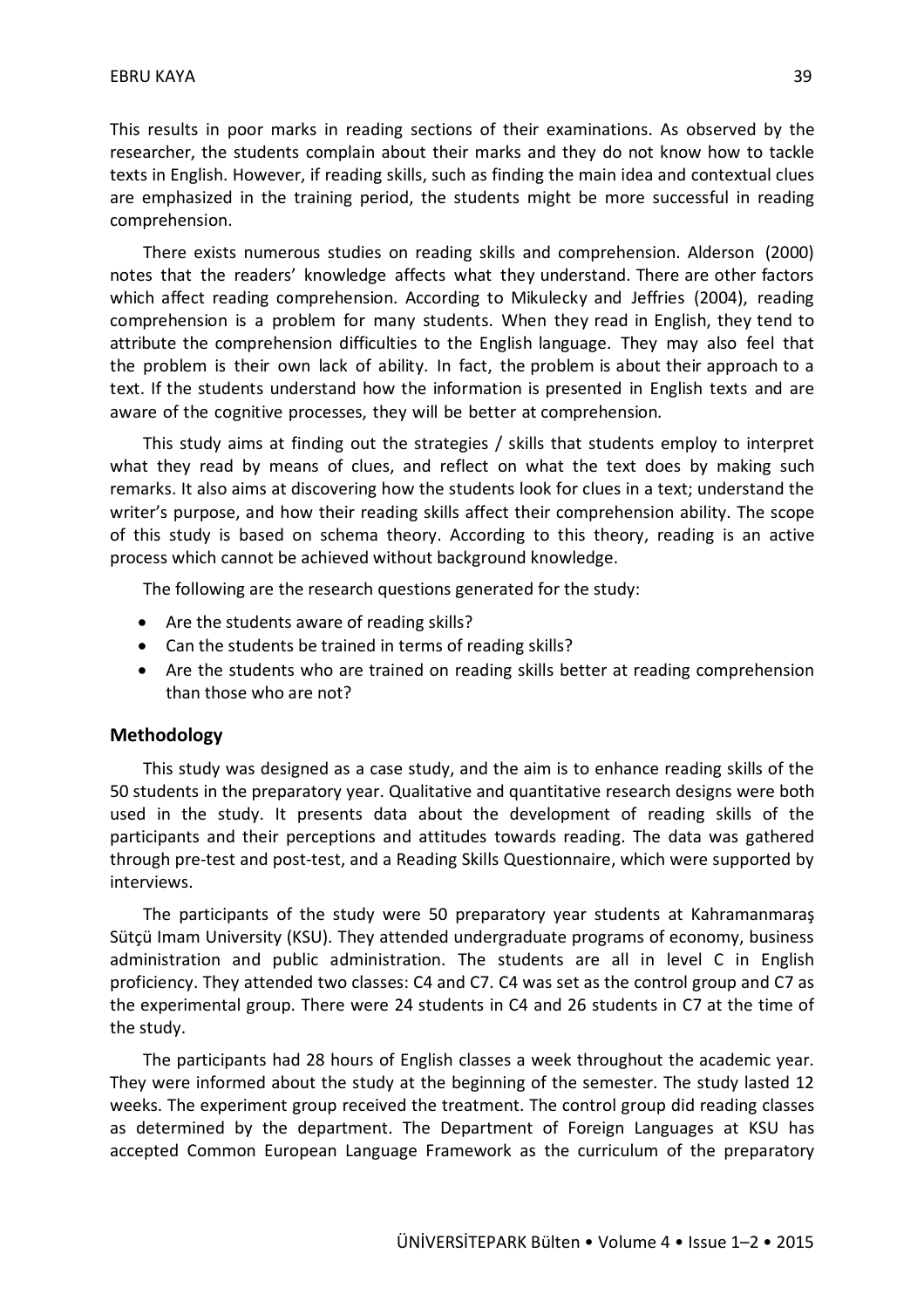classes. The experiment grouped received training for two hours a week. The researcher was the instructor of both groups.

The lesson plans were prepared by the researcher and checked by two other colleagues. There were two important points in preparing the lesson plans. The first was infusing the reading skills into the curriculum and the second was finding reading texts and which include the reading skills. In other words, students were expected to accomplish meaningful reading. This can be achieved if new knowledge matches the knowledge stored before. In addition, the aim and content of the class was determined beforehand. The reading skills the researcher aimed to infuse were: recognizing definitions and examples, recognizing enumerations, recognizing headings and subheadings, recognizing signal words, recognizing main ideas in paragraphs and short selections, recognizing the contextual clues for vocabulary, recognizing the organization of a text, recognizing the aim of the author, recognizing the genre of the text, recognizing arguments, evaluating the text, and recognizing the role of background knowledge. Besides these skills, the researcher included three microskills: scanning to locate specifically required information, understanding information not explicitly stated and transcoding information to diagrammatic display.

The classes included three stages: pre-reading, during-reading and post-reading. The reading skills were involved especially in pre-reading and during-reading stages.

The Reading Skills Questionnaire was designed by the researcher considering the skills used while reading by Langan (1992) and Pirozzi (1995). It was conducted at the beginning of the study (before the training started) in order to find out if the participants are aware of reading skills, and if so what reading skills they have. This questionnaire was also conducted at the end of the study to check if any difference occurred in the participants' reading skills during the study. The questionnaire consisted of 18 statements.

The statements in the questionnaire were closed and scaled. That is to say, there were five items: "Always", "Usually", "Sometimes", "Rarely", and "Never". Each item was pointed from 1 (Never) to 5 (Always).

|    | <b>Reading Skills</b>                                     | <b>Item Number</b> |
|----|-----------------------------------------------------------|--------------------|
| 1  | Recognizing definitions and examples                      | 8, 10              |
| 2  | Recognizing enumerations                                  | 5                  |
| 3  | Recognizing headings and subheadings                      | 1                  |
| 4  | Recognizing signal words                                  | 7                  |
| 5  | Recognizing main ideas in paragraphs and short selections | 6                  |
| 6  | Recognizing the contextual clues for vocabulary           | 9                  |
| 7  | Recognizing the organization of the text                  | 12                 |
| 8  | Recognizing the aim of the author                         | 17                 |
| 9  | Recognizing the genre of a text                           | 15                 |
| 10 | Recognizing arguments                                     | 11                 |
| 11 | Evaluating the text                                       | 13, 16             |

**Figure 1.** Reading skills and questionnaire items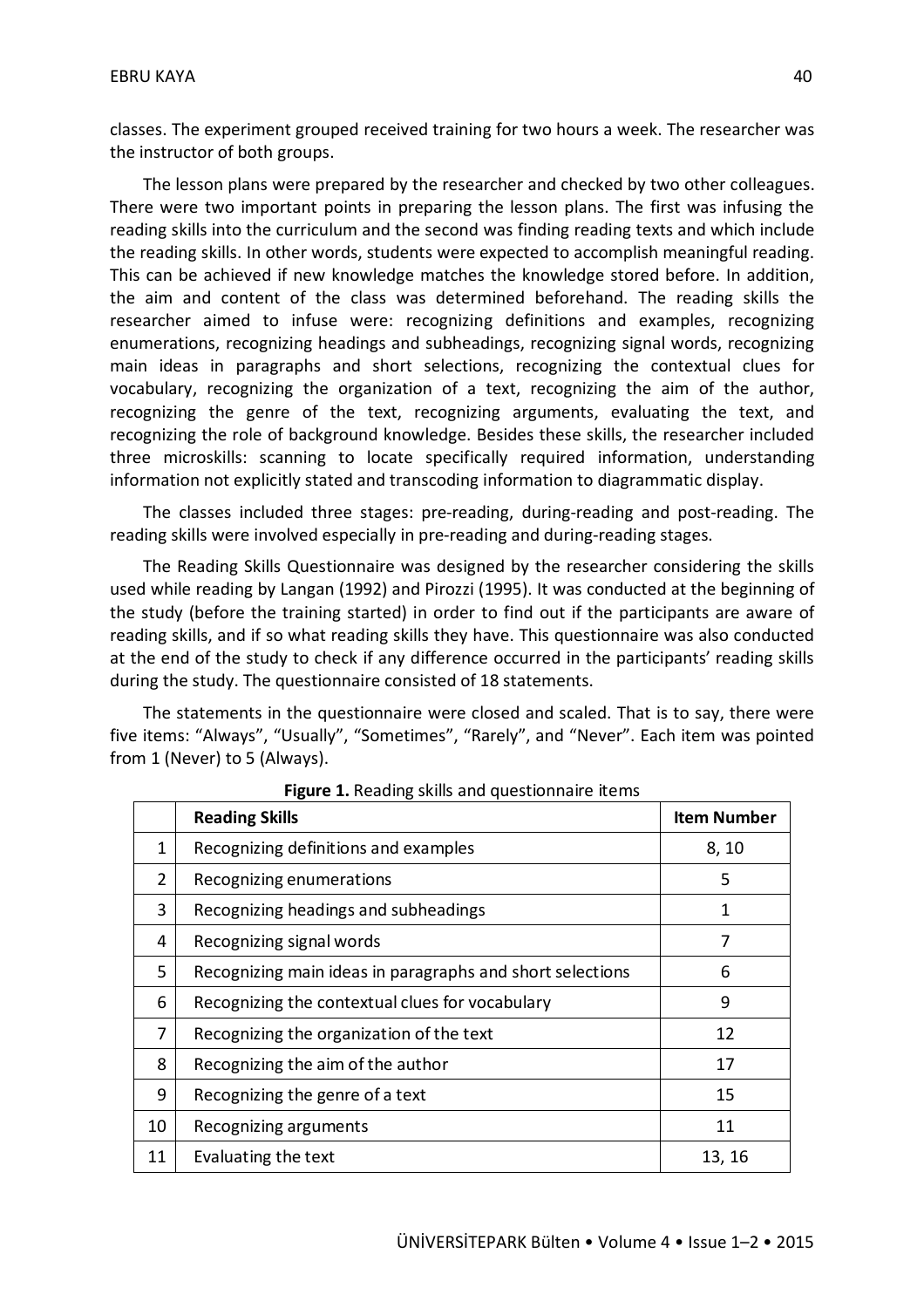| 12           | Recognizing the role of background knowledge         | 3.14               |
|--------------|------------------------------------------------------|--------------------|
|              | <b>Micro Skills</b>                                  | <b>Item Number</b> |
|              | Scanning to locate specifically required information |                    |
|              | Understanding information not explicitly stated      | 18                 |
| $\mathbf{a}$ | Transcoding information to diagrammatic display      |                    |

The other instrument employed to collect data for this study was the interview. The questions of the interview were prepared by the researcher. It was conducted both at the beginning and at the end of the study to find out whether or not the participants used the reading skills efficiently.

The last instrument used in this study was the pre-test and the post test. These were given to the participants at the beginning and at the end of the study. The questions included comprehension questions and multiple-choice questions, as suggested by Alderson (2000).

The data collected for this study were analyzed through a statistical program, SPSS (Statistical Package for Social Sciences) for Windows, version 15.0. The participants' responses to the Reading Skills Questionnaire were analyzed using the Wilcoxon Signed Rank Test. The pre-test and post-test were conducted in order to find out whether any meaningful difference occurred before and after the training. The data gathered from the related groups, experimental pre- and post for example, were analyzed through Wilcoxon Matched-Pairs Signed Rank Test. The qualitative data (data from the interviews) were analyzed qualitatively.

#### **Findings**

This section offers research findings gathered from the pre-test and the post-test, questionnaires, interviews and tests respectively. The quantitative and qualitative data analysis techniques were administered in the analysis of the data collected by means of pretest and post-test, questionnaires, quizzes. The pre-test administered at the beginning of the study consisted of 25 questions prepared to assess the predetermined reading skills. The skills were selected among those indicated by Langan (1992), Pirozzi (1995) and Alderson (2000). The participants were expected to display their knowledge of the reading skills. The post-test administered at the end of the study also consisted of 25 questions. The aim was to find out whether or not a change occurred in the comprehension ability of the participants. The data collected from the related groups, for example experimental pre- and post-, were analyzed through Wilcoxon Signed Rank Test. The data collected from the independent groups were analyzed through Mann-Whitney  $U - Wilcoxon$  Rank Sum W Test. Table 1 illustrates the findings.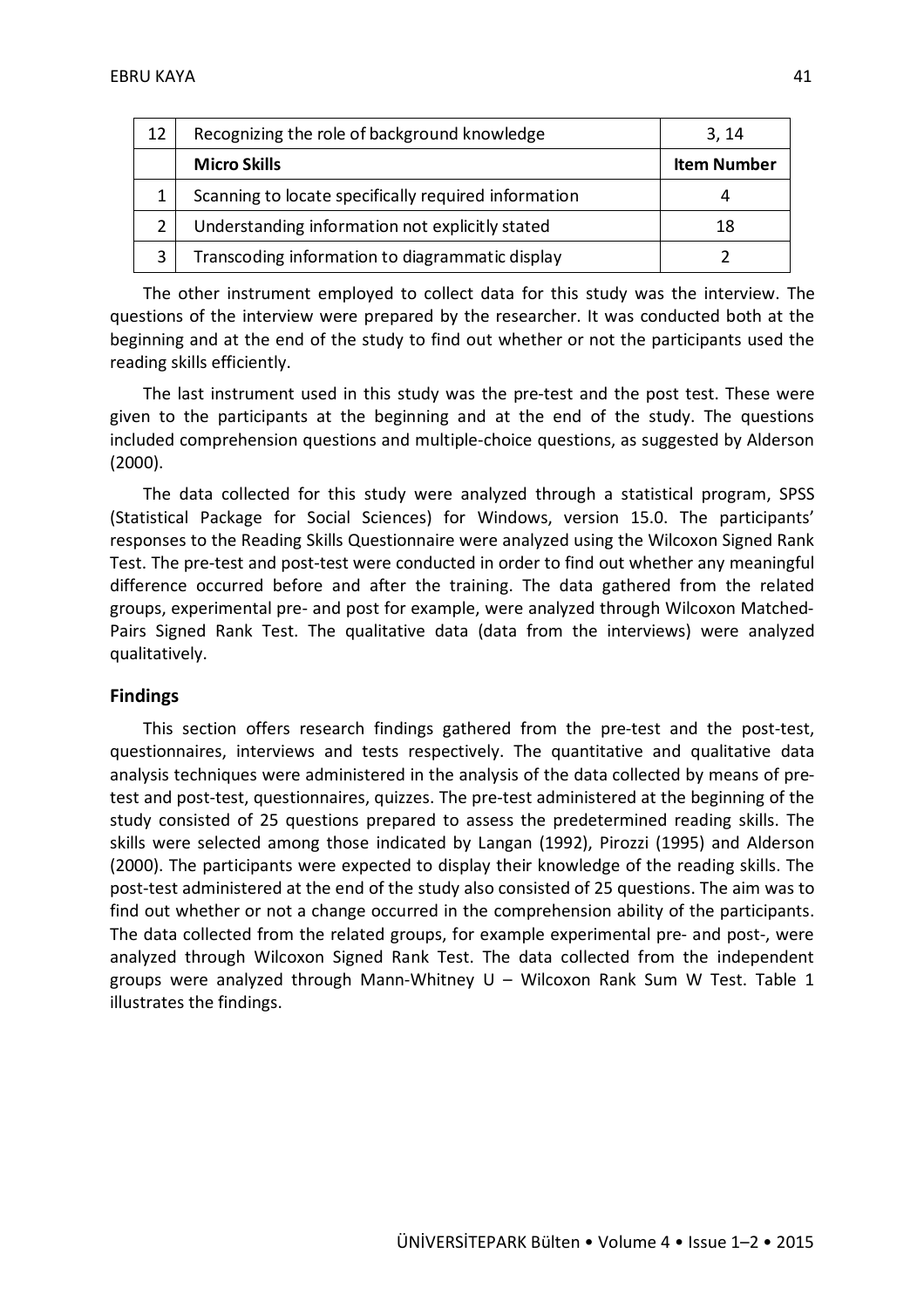*Findings from Pre- and Post Tests*

| <b>TESTS</b>               | N  | Minimum | Maximum | Mean    | Mean Rank | Std.<br>Deviation |  |
|----------------------------|----|---------|---------|---------|-----------|-------------------|--|
| <b>PRE</b>                 | 24 | 20.00   | 72.00   | 50.5000 | 8.00      | 13.64456          |  |
| <b>POST</b>                | 24 | 32.00   | 76.00   | 54.5000 | 11.94     | 12.74840          |  |
| Z Value: -2.744            |    |         |         |         |           |                   |  |
| P Value (2-tailed): $.006$ |    |         |         |         |           |                   |  |

**Table 1.** Pre- and Post-Tests of the Control Group

| <b>Table 2.</b> Pre-Test and Post-Test of the experimental Group |                       |    |           |              |  |  |  |  |
|------------------------------------------------------------------|-----------------------|----|-----------|--------------|--|--|--|--|
|                                                                  |                       | N  | Mean Rank | Sum of Ranks |  |  |  |  |
|                                                                  | <b>Negative Ranks</b> |    | .00       | .00          |  |  |  |  |
| PRE-POST                                                         | <b>Positive Ranks</b> | 26 | 13.50     | 351.00       |  |  |  |  |
|                                                                  | Ties                  | 0  |           |              |  |  |  |  |
|                                                                  | Total                 | 26 |           |              |  |  |  |  |
| Z Value: -4.466                                                  |                       |    |           |              |  |  |  |  |
| P Value (2-tailed): .000                                         |                       |    |           |              |  |  |  |  |

#### **Table 2.** Pre-Test and Post-Test of the Experimental Group

The results illustrated in Table 1 and Table 2 indicate that there is a statistically significant change at ,000 level between the pre- and post-tests of the experimental group. However, the results of the control group did differ from these results, since the p value is .006 in the control group.

As can be seen from Table 2, there is a statistically significant difference between the post-test results of the control and experimental groups at .000 level. In other words, there is a remarkable difference between the two groups.

#### *Findings from Reading Skills Questionnaire*

The Reading Skills Questionnaire administered at the beginning of the study consisted of 20 items. The students were directed to display their preferences on a five-point scale questionnaire as "Always", "Usually", "Sometimes", "Rarely", and "Never". The same questionnaire was also administered at the end of the study in order to figure out whether or not there existed any changes in the preferences of the participants.

Table 3 displays the data obtained from the pre- and post-questionnaire of the experimental group.

| PRE-POST              | N  | Mean<br>Rank | Sum of Ranks |      | (Two-Tailed) |
|-----------------------|----|--------------|--------------|------|--------------|
| Negative Ranks        | 6  | 7.50         | 45           |      | .593         |
| <b>Positive Ranks</b> |    | 7.50         | 60           | .535 |              |
| <b>Ties</b>           | 10 |              |              |      |              |
| Total                 | 24 |              |              |      |              |

**Table 3.** Pre- and Post-Questionnaire of the Control Group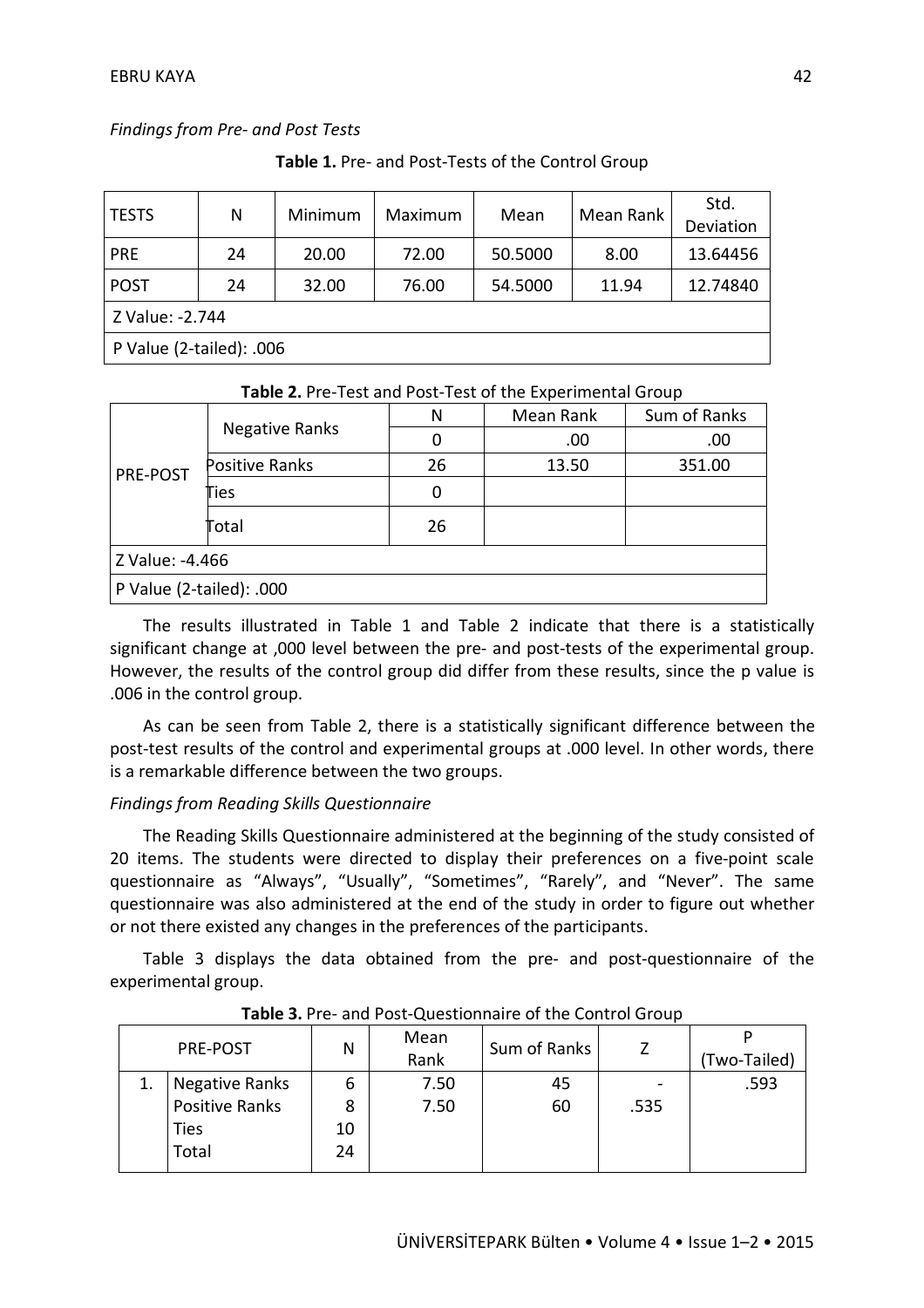|     | PRE-POST                                                               | N                              | Mean<br>Rank  | Sum of Ranks    | Z        | P<br>(Two-Tailed) |
|-----|------------------------------------------------------------------------|--------------------------------|---------------|-----------------|----------|-------------------|
| 3.  | <b>Negative Ranks</b><br><b>Positive Ranks</b><br><b>Ties</b><br>Total | 6<br>9<br>9<br>24              | 9.42<br>7.06  | 56.50<br>63.50  | .206     | .837              |
| 4.  | <b>Negative Ranks</b><br><b>Positive Ranks</b><br><b>Ties Total</b>    | 9<br>10<br>5<br>24             | 9.11<br>10.80 | 82.00<br>108.00 | .537     | .592              |
| 5.  | <b>Negative Ranks</b><br><b>Positive Ranks</b><br><b>Ties</b><br>Total | 8<br>12<br>4<br>24             | 12.38<br>9.25 | 99.00<br>111.00 | $-.228$  | .820              |
| 6.  | <b>Negative Ranks</b><br><b>Positive Ranks</b><br><b>Ties</b><br>Total | 8<br>9<br>7<br>24              | 8.81<br>9.17  | 70.50<br>82.50  | $-.287$  | .774              |
| 7.  | <b>Negative Ranks</b><br><b>Positive Ranks</b><br><b>Ties</b><br>Total | 8<br>8<br>8<br>24              | 7.25<br>9.75  | 58.00<br>78.00  | .538     | .590              |
| 8.  | <b>Negative Ranks</b><br><b>Positive Ranks</b><br><b>Ties</b><br>Total | 6<br>9<br>9<br>24              | 7.75<br>8.17  | 46.50<br>73.50  | .789     | .430              |
| 9.  | <b>Negative Ranks</b><br><b>Positive Ranks</b><br><b>Ties</b><br>Total | 8<br>6<br>10<br>24             | 7.75<br>7.17  | 62.00<br>43.00  | .607     | .544              |
| 10. | <b>Negative Ranks</b><br><b>Positive Ranks</b><br><b>Ties</b><br>Total | 9<br>8<br>$\overline{7}$<br>24 | 8.00<br>10.13 | 72.00<br>81.00  | $-.220$  | .826              |
| 11. | <b>Negative Ranks</b><br><b>Positive Ranks</b><br><b>Ties</b><br>Total | 8<br>9<br>7<br>24              | 8.69<br>9.28  | 69.50<br>83.50  | $-0.337$ | .736              |
| 12. | <b>Negative Ranks</b><br>Positive Ranks<br><b>Ties</b><br>Total        | 7<br>9<br>8<br>24              | 8.57<br>8.44  | 60.00<br>76.00  | $-.423$  | .672              |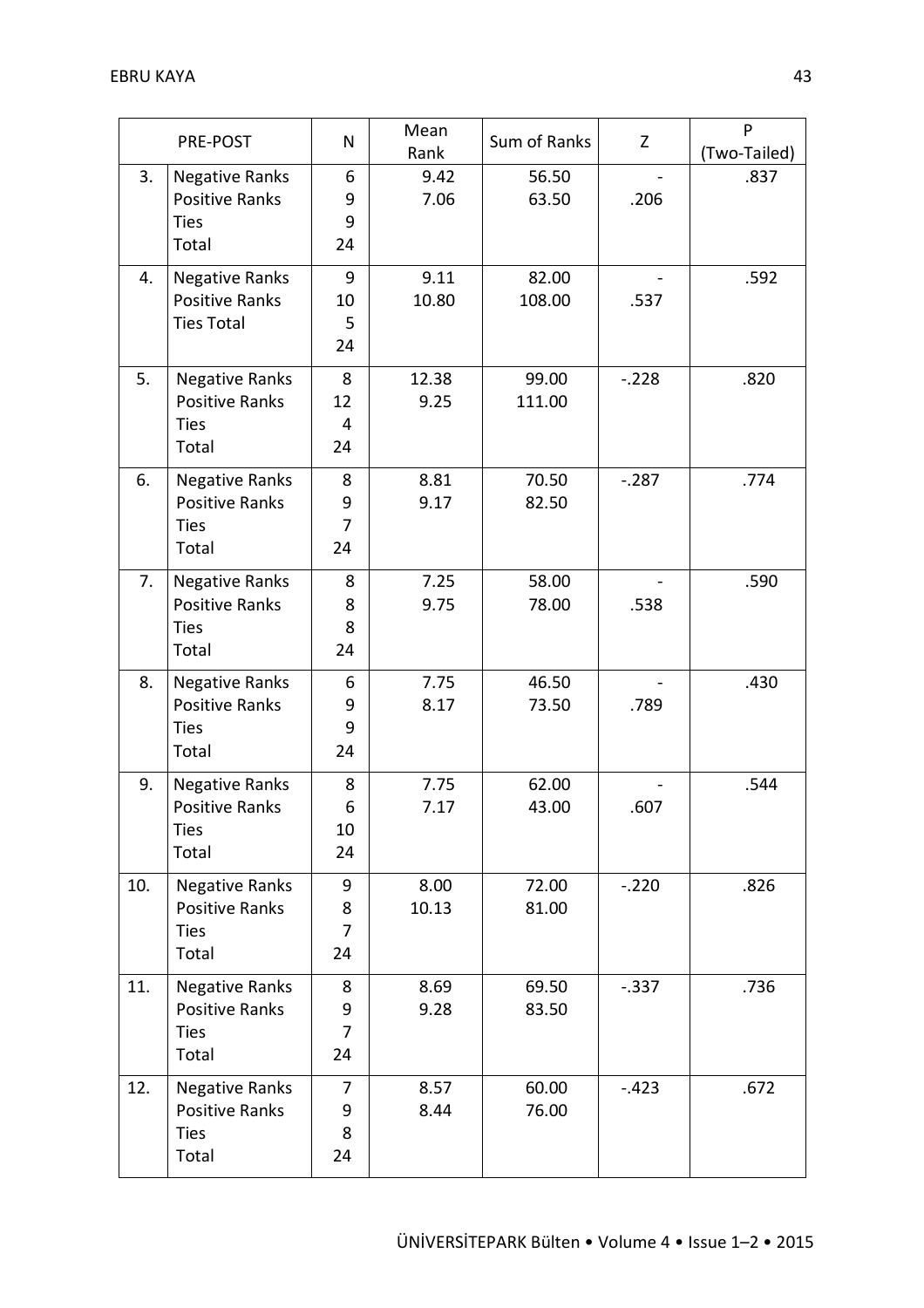|     | PRE-POST                                                               | N                                            | Mean<br>Rank   | Sum of Ranks    | Z        | P<br>(Two-Tailed) |
|-----|------------------------------------------------------------------------|----------------------------------------------|----------------|-----------------|----------|-------------------|
| 13. | <b>Negative Ranks</b><br><b>Positive Ranks</b><br><b>Ties</b><br>Total | 8<br>7<br>9<br>24                            | 6.25<br>10.00  | 50.00<br>70.00  | $-582$   | .560              |
| 14. | <b>Negative Ranks</b><br>Positive Ranks<br><b>Ties</b><br>Total        | 7<br>7<br>10<br>24                           | 6.79<br>8.21   | 47.50<br>57.50  | $-.322$  | .747              |
| 15. | <b>Negative Ranks</b><br><b>Positive Ranks</b><br><b>Ties</b><br>Total | 8<br>12<br>4<br>24                           | 10.75<br>10.33 | 86.00<br>124.00 | $-733$   | .463              |
| 16. | <b>Negative Ranks</b><br><b>Positive Ranks</b><br><b>Ties</b><br>Total | 10<br>9<br>5<br>24                           | 8.30<br>11.89  | 83.00<br>107.00 | $-.498$  | .618              |
| 17. | <b>Negative Ranks</b><br>Positive Ranks<br><b>Ties</b><br>Total        | $\overline{7}$<br>10<br>$\overline{7}$<br>24 | 9.71<br>8.50   | 68.00<br>85.00  | $-.409$  | .682              |
| 18. | <b>Negative Ranks</b><br><b>Positive Ranks</b><br><b>Ties</b><br>Total | $\overline{7}$<br>12<br>5<br>24              | 10.86<br>9.50  | 76.00<br>114.00 | $-0.796$ | .426              |
| 19. | <b>Negative Ranks</b><br>Positive Ranks<br><b>Ties</b><br>Total        | 8<br>11<br>5<br>24                           | 8.50<br>11.09  | 68.00<br>122.00 | $-1.121$ | .262              |
| 20. | <b>Negative Ranks</b><br><b>Positive Ranks</b><br><b>Ties</b><br>Total | 8<br>11<br>5<br>24                           | 8.50<br>11.09  | 68.00<br>122.00 | $-0.952$ | .341              |

The overall analysis of the items in the questionnaire administered to the control group indicates that reading comprehension ability of the students does not display a significant progress. There is no statistically significant increase between pre- and post- administration of the questionnaire.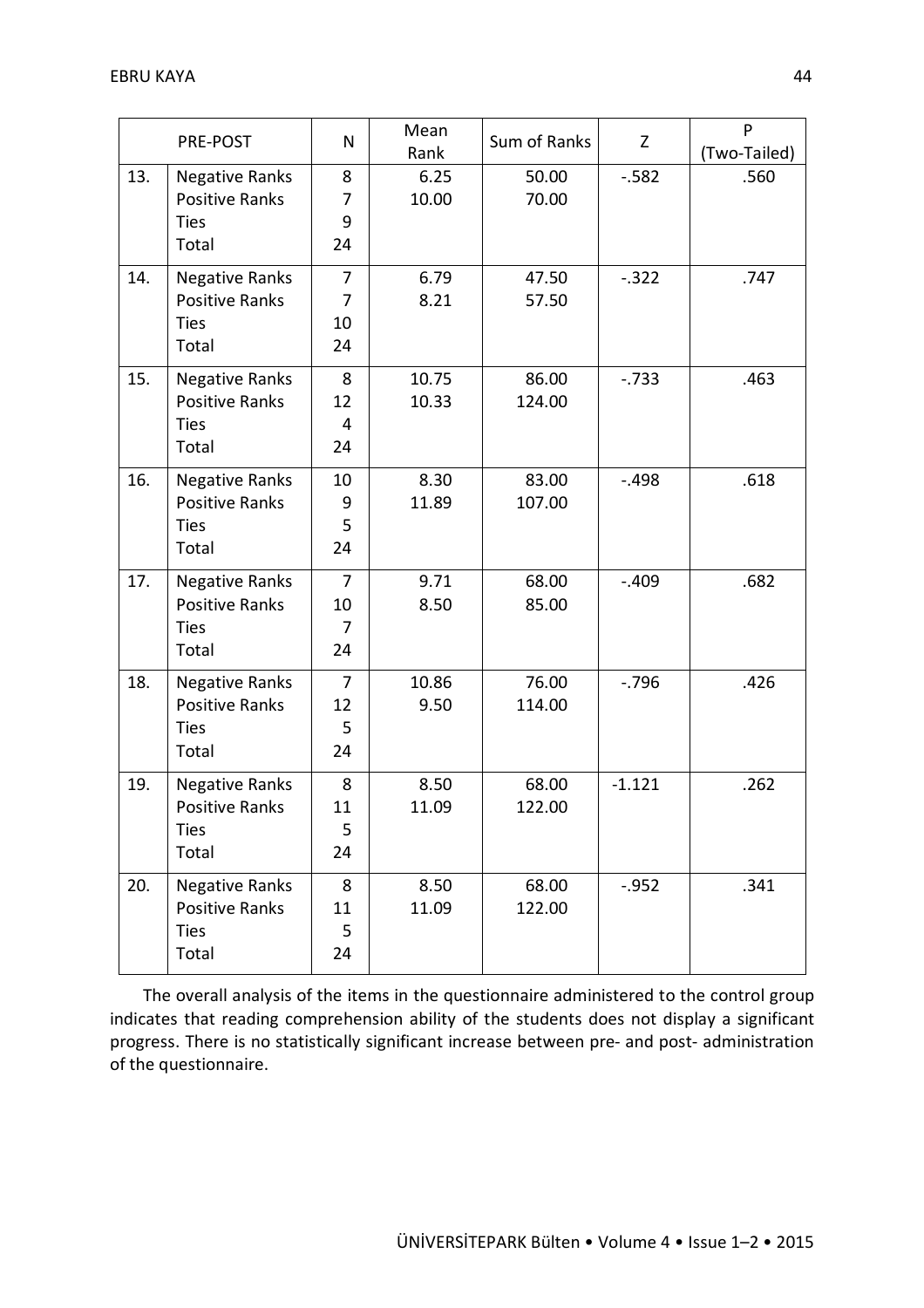|     | PRE-POST                                                               | N                                            | Mean<br>Rank  | Sum of Ranks    | Z        | P<br>(Two-Tailed) |
|-----|------------------------------------------------------------------------|----------------------------------------------|---------------|-----------------|----------|-------------------|
| 1.  | <b>Negative Ranks</b><br><b>Positive Ranks</b><br><b>Ties</b><br>Total | $\overline{4}$<br>4<br>18<br>26              | 4.50<br>4.50  | 18.00<br>18.00  | .000     | 1.000             |
| 3.  | <b>Negative Ranks</b><br>Positive Ranks<br><b>Ties</b><br>Total        | $\overline{2}$<br>14<br>10<br>26             | 6.00<br>8.86  | 12.00<br>124.00 | $-3.014$ | .003              |
| 4.  | <b>Negative Ranks</b><br><b>Positive Ranks</b><br><b>Ties</b><br>Total | $\overline{3}$<br>14<br>9<br>26              | 7.50<br>9.32  | 22.50<br>130.50 | $-2.737$ | .006              |
| 5.  | <b>Negative Ranks</b><br><b>Positive Ranks</b><br><b>Ties</b><br>Total | $\overline{3}$<br>18<br>5<br>26              | 3.50<br>12.25 | 10.50<br>220.50 | $-3.699$ | .000              |
| 6.  | <b>Negative Ranks</b><br><b>Positive Ranks</b><br><b>Ties</b><br>Total | 5<br>14<br>7<br>26                           | 5.50<br>11.61 | 27.50<br>162.50 | $-2.772$ | .006              |
| 7.  | <b>Negative Ranks</b><br><b>Positive Ranks</b><br><b>Ties</b><br>Total | $\overline{2}$<br>17<br>$\overline{7}$<br>26 | 4.50<br>10.65 | 9.00<br>181.00  | $-3.551$ | .000              |
| 8.  | <b>Negative Ranks</b><br>Positive Ranks<br><b>Ties</b><br>Total        | $\pmb{0}$<br>23<br>3<br>26                   | .00.<br>12.00 | .00.<br>276.00  | $-4.256$ | .000              |
| 9.  | <b>Negative Ranks</b><br><b>Positive Ranks</b><br><b>Ties</b><br>Total | $\overline{3}$<br>13<br>10<br>26             | 5.00<br>9.31  | 15.00<br>121.00 | $-2.814$ | .005              |
| 10. | <b>Negative Ranks</b><br><b>Positive Ranks</b><br><b>Ties</b><br>Total | $\mathbf{1}$<br>12<br>13<br>26               | 5.50<br>7.13  | 5.50<br>85.50   | $-2.949$ | .003              |

**Table 4.** Pre- and Post-Questionnaire of the Experimental Group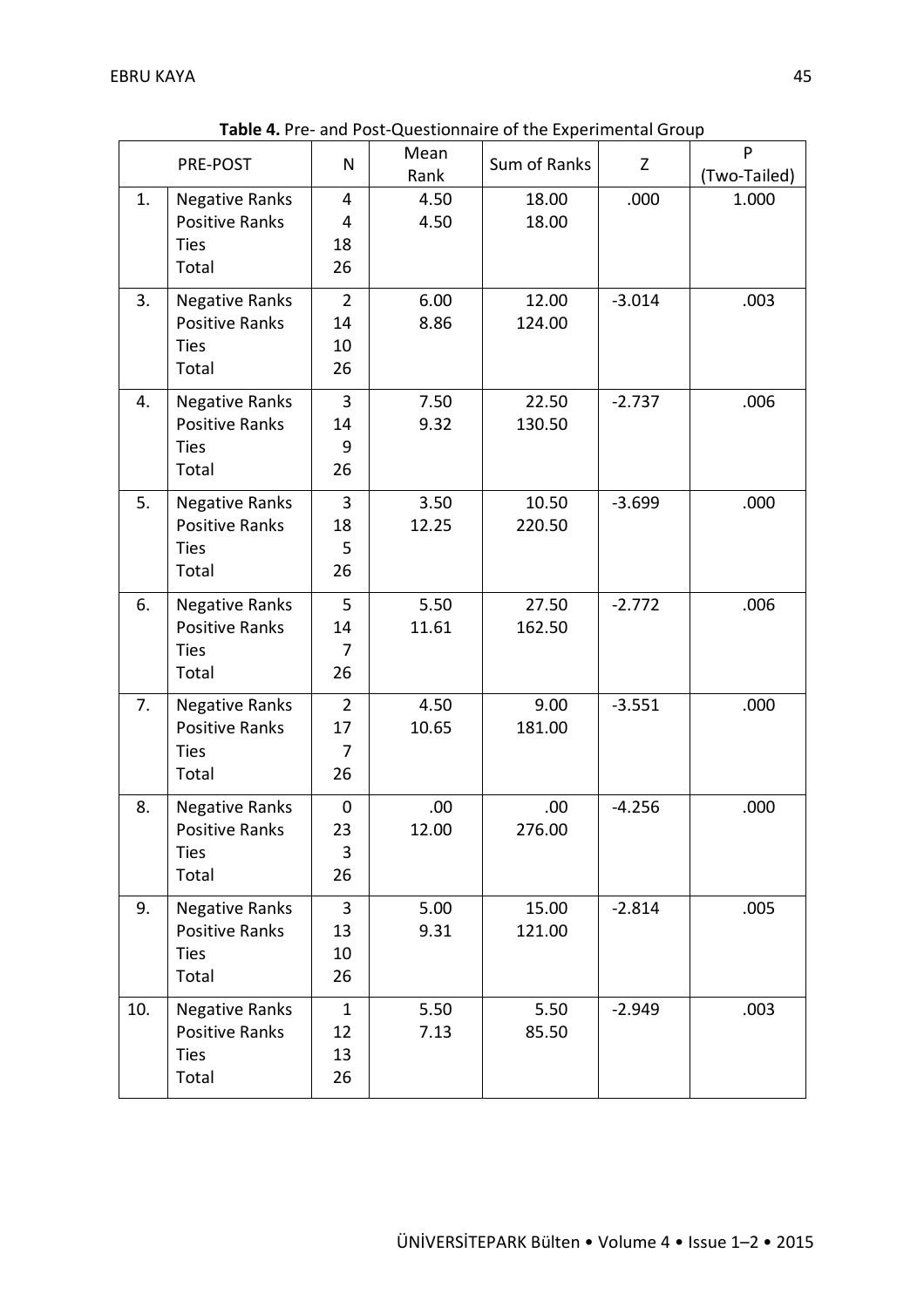|     | PRE-POST                                                               | N                               | Mean<br>Rank  | Sum of Ranks    | Z        | P<br>(Two-Tailed) |
|-----|------------------------------------------------------------------------|---------------------------------|---------------|-----------------|----------|-------------------|
| 11. | <b>Negative Ranks</b><br><b>Positive Ranks</b><br><b>Ties</b><br>Total | $\overline{3}$<br>23<br>0<br>26 | 5.00<br>14.61 | 15.00<br>336.00 | $-4.112$ | .000              |
| 12. | <b>Negative Ranks</b><br><b>Positive Ranks</b><br><b>Ties</b><br>Total | 3<br>17<br>6<br>26              | 5.00<br>11.47 | 15.00<br>195.00 | $-3.412$ | .001              |
| 13. | <b>Negative Ranks</b><br><b>Positive Ranks</b><br><b>Ties</b><br>Total | $\mathbf{0}$<br>23<br>3<br>26   | .00.<br>12.00 | .00<br>276.00   | $-4.280$ | .000              |
| 14. | <b>Negative Ranks</b><br><b>Positive Ranks</b><br><b>Ties</b><br>Total | $\mathbf{1}$<br>19<br>6<br>26   | 4.50<br>10.82 | 4.50<br>205.50  | $-3.822$ | .000              |
| 15. | <b>Negative Ranks</b><br><b>Positive Ranks</b><br><b>Ties</b><br>Total | $\mathbf{1}$<br>22<br>3<br>26   | 5.00<br>12.32 | 5.00<br>271.00  | $-4.092$ | .000              |
| 16. | <b>Negative Ranks</b><br><b>Positive Ranks</b><br><b>Ties</b><br>Total | $\overline{2}$<br>15<br>9<br>26 | 5.00<br>9.53  | 10.00<br>143.00 | $-3.213$ | .001              |
| 17. | <b>Negative Ranks</b><br><b>Positive Ranks</b><br><b>Ties</b><br>Total | 3<br>18<br>5<br>26              | 6.00<br>11.83 | 18.00<br>213.00 | $-3.459$ | .001              |
| 18. | <b>Negative Ranks</b><br>Positive Ranks<br><b>Ties</b><br>Total        | 11<br>22<br>3<br>26             | 5.50<br>12.30 | 5.50<br>270.50  | $-4.101$ | .000              |
| 19. | <b>Negative Ranks</b><br><b>Positive Ranks</b><br><b>Ties</b><br>Total | $\mathbf{1}$<br>5<br>10<br>26   | 4.00<br>8.80  | 4.00<br>132.00  | $-3.361$ | .001              |
| 20. | <b>Negative Ranks</b><br>Positive Ranks<br><b>Ties</b><br>Total        | 3<br>15<br>8<br>26              | 5.00<br>10.40 | 15.00<br>156.00 | $-3.130$ | .002              |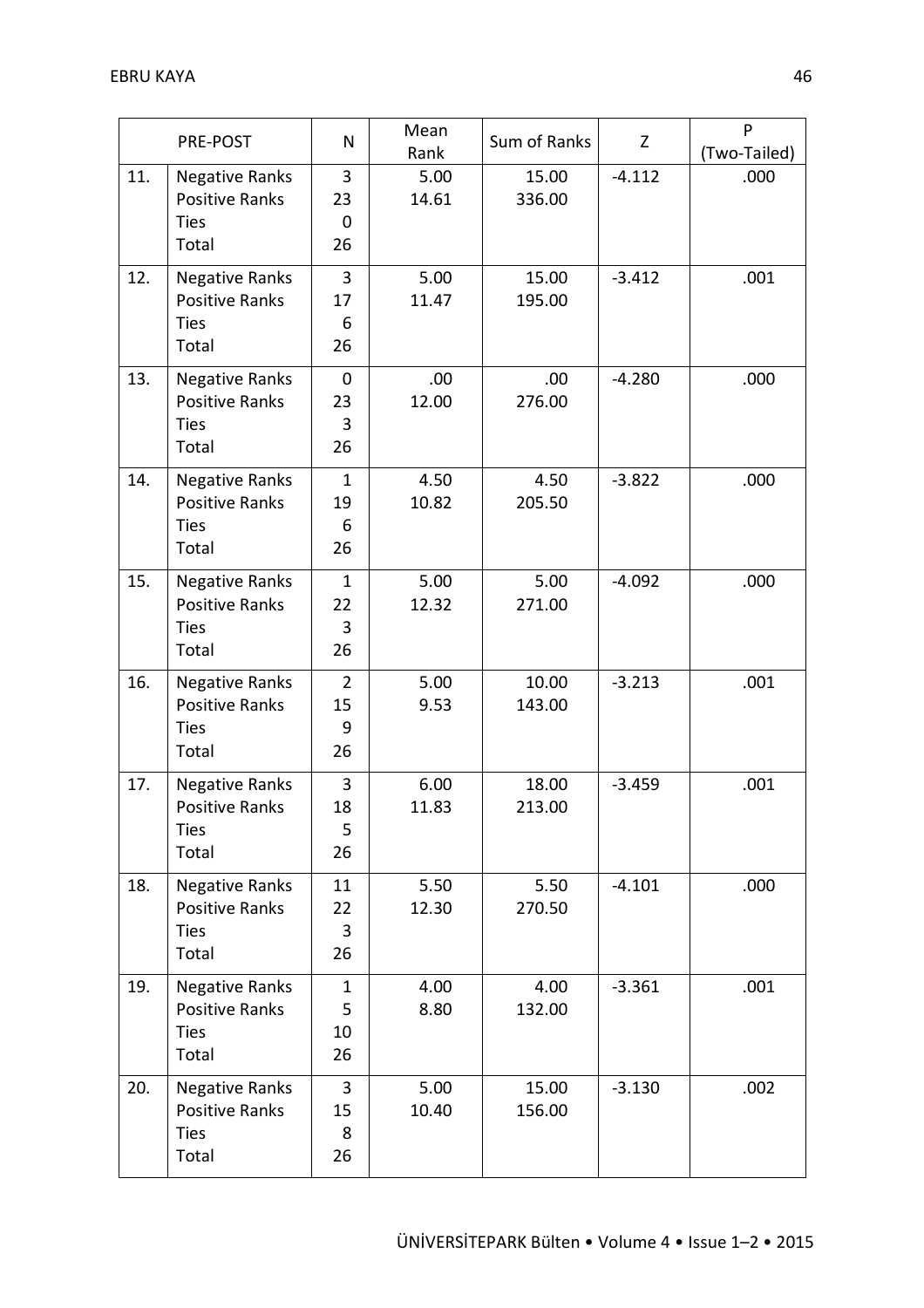Table 4 demonstrates the results of data analysis obtained from the pre- and postquestionnaire administered to the experimental group.

As seen in Table 4, the pre- and post-tests of the control and experimental groups have yielded significant changes. There is no statistically significant increase between pre- and post- administration of the questionnaire to the control group. However, this is not the case for the experimental group if we consider p values of both groups.

#### *Findings from the Interviews*

The interview questions were developed by the researcher. It was a semi-structured interview that consisted of 17 questions. The questions of the interview were developed with respect to the reading skills mentioned in the study.

*From the first interview:*

Excerpt 1

T: Does your background knowledge affect your understanding a text?

S1: I mean it does. There can be words related to it. It affects positively. It makes the text easier to understand.

*From the second interview:*

Excerpt 2

T: Does your background knowledge affect your understanding a text?

S1: It does if I know something about the subject beforehand.

In both interviews, the participant responded in a way that he recognized the role of background knowledge, or schemata, affect the level of understanding a text.

*From the first interview:*

Excerpt 3

T: Can you find out the main and supporting ideas in a text you read?

S5: Generally, I can find them out.

In this interview, the participant is not quite sure about main and supporting ideas in a text. However, in the second interview, the participant is aware of the importance of main and supporting ideas in a text.

*From the second interview:*

Excerpt 4

T: Can you find out the main and supporting ideas in a text you read?

S4: I can find them out. The main idea is important. If you do not understand it, you read in vain.

*From the first interview:*

Excerpt 5

T: Do you understand the information in a text that is not stated explicitly?

S9: I sometimes understand them.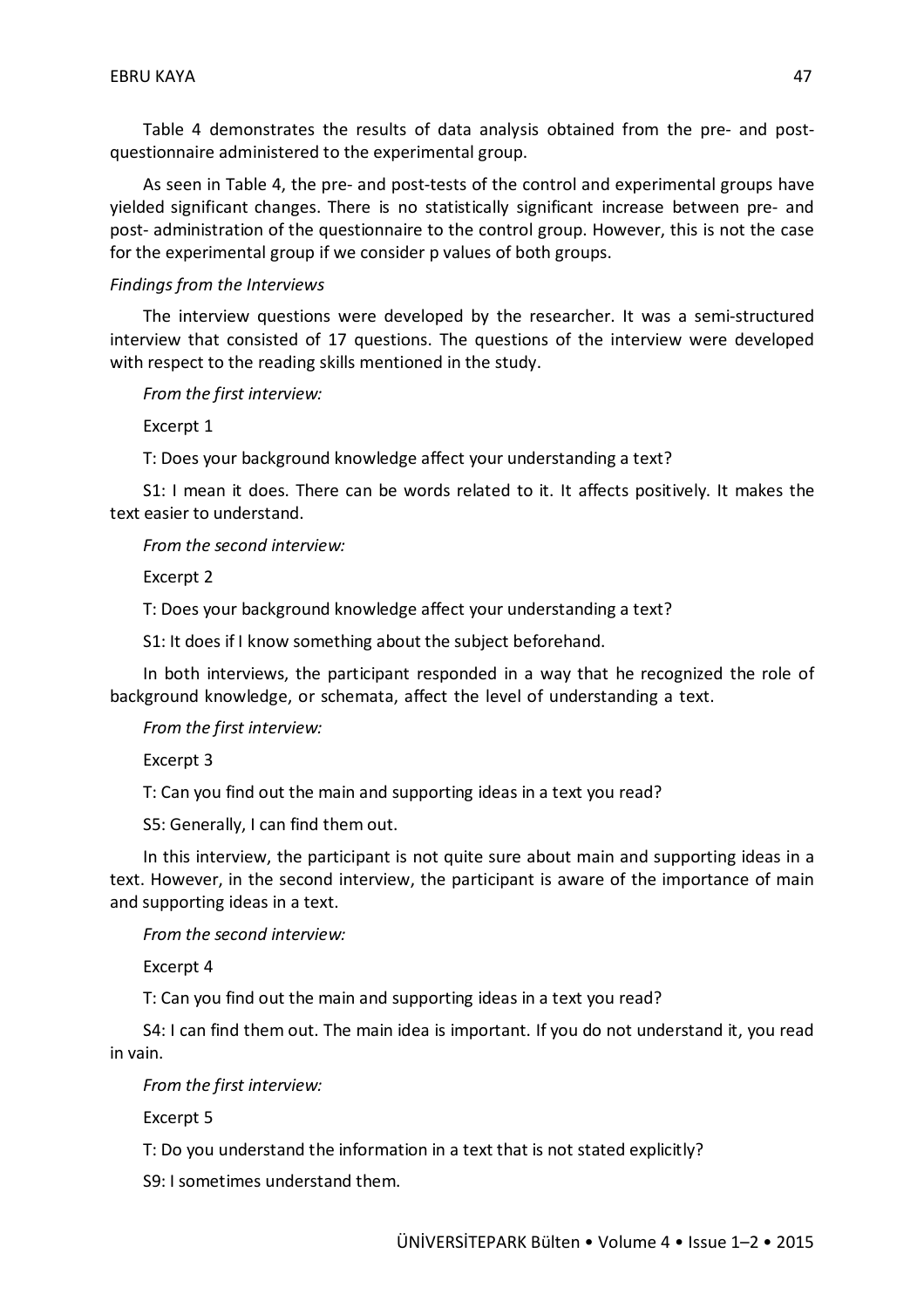*From the second interview:*

Excerpt 6

T: Do you understand the information in a text that is not stated explicitly?

S9: I understand them and I think they embellish the text. Irony, for example; it is very interesting. It makes us think in both ways.

*From the first interview:*

Excerpt 7

T: Can you find the meanings of unknown words in texts?

S4: It is difficult to understand a text if I do not know the meaning of unknown words, but I make guesses.

In the first interview, it is obvious that the participant is not aware of how to figure out the meaning of unknown words in a text. Conversely, the participant is aware of the skill in the second interview.

*From the second interview:*

Excerpt 8

T: Can you find the meanings of unknown words in texts?

S4: Yes, I can; especially in the exams.

T: How?

S4: I read the text and try to find synonyms, antonyms or examples for the unknown words. It usually works.

*From the first interview:*

Excerpt 9

T: Does the genre of a text affect your understanding?

S8: Teacher, it depends on the subject and the style of the writer.

*From the second interview:*

Excerpt 10

T: Does the genre of a text affect your understanding?

S8: I can figure out the genre. It can be easily understood through the use of certain key words. It says "Once upon a time…", for example and it uses past tense.

Above are some excerpts selected from the interviews that were conducted with some participants of the study. The responses of participants display the level of their achievement in reading skills throughout the study. The following section includes conclusion and discussion of the findings.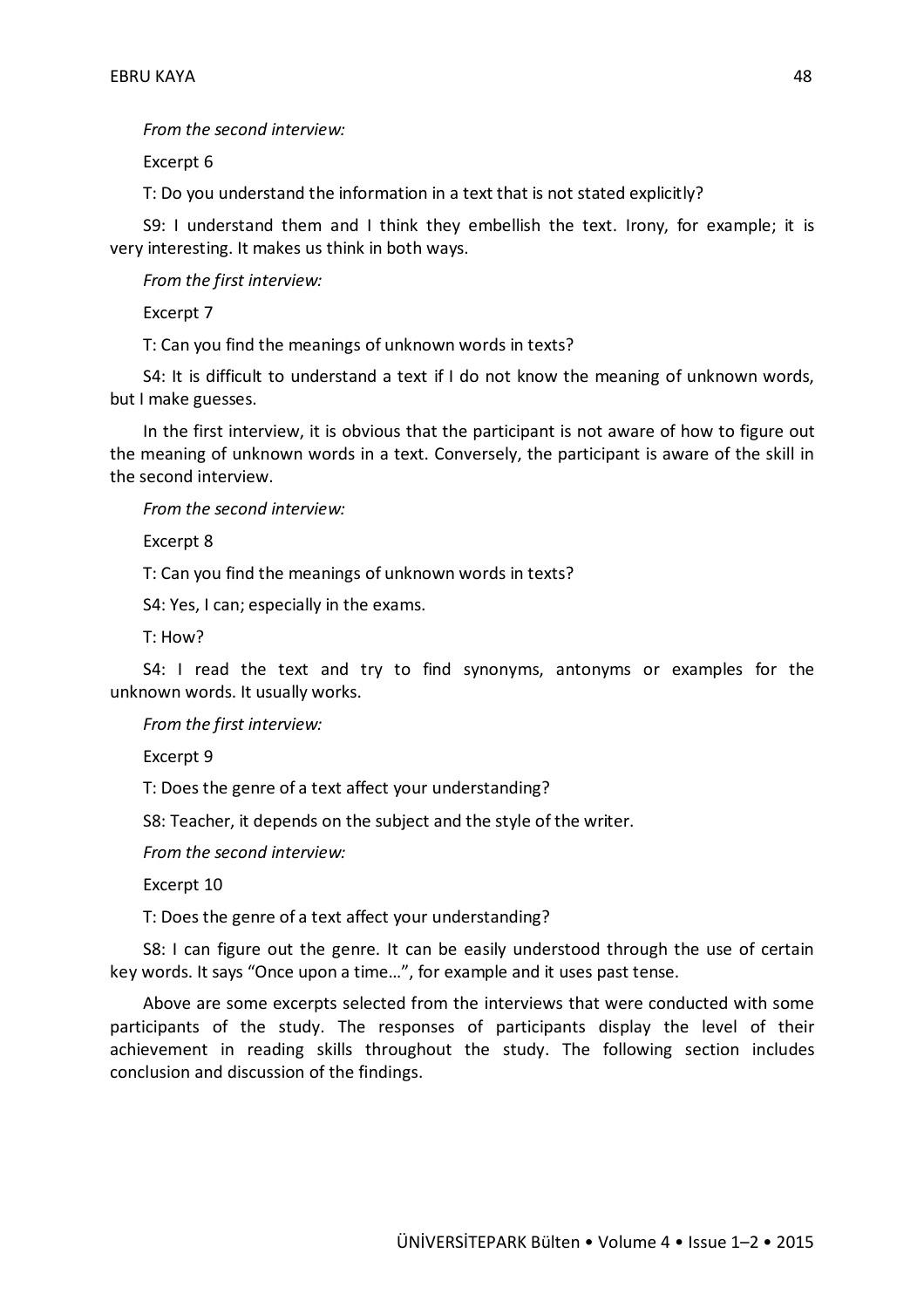#### **Conclusion**

The aim of this case study was twofold; (1) to find out whether or not Turkish EFL students were aware of reading skills, and (2) whether or not they could use appropriate reading skills if gained through a training program.

The first research question of this study seeks answers to whether or not the students are aware of reading skills. The results of The Reading Skills Questionnaire analysis which consists of 18 items were computed in order to find out whether or not the participants were aware of the reading skills. The questionnaire was conducted at the beginning of the study and it was the first instrument used to collect data for this study to find answers to the first research question. The questionnaire contained 12 reading skills and 3 micro skills and it was also conducted at the end of the study.

The analysis of the data showed that there exists a significant difference between the pre- and post- administrations of the questionnaire in all of the items. Thus, we can conclude that the students were not aware of the reading skills at the beginning of the study. The data gathered from the questionnaire were supported by the interviews and reveal a positive change in awareness of the reading skills.

The second research question of this study aims to find out whether or not the students can be trained in terms of reading skills. The data obtained from the pre-and post-test, Reading Skills Questionnaire, and interviews have shown that the students can be trained in terms of reading skills. Before the training, the students used to complain about inadequate comprehension of reading texts in the quizzes and exams. Having been equipped with the reading skills and achieving proficiency, they have shown that they enhanced their reading comprehension ability.

The third research question of this study seeks an answer to the question of whether students who are trained on reading skills are better at reading comprehension than those who are not. Bedir (2000), and Yılmaz (2013) state that readers who do not possess the knowledge of the skills are more likely to fail when they read a text. Some other researchers such as Carrell, Pharis, and Liberto (1989), and Nuttall (1996), and Canli and Canli (2013) also share this view. Similarly, Pani (2004) contends that students need training in terms of strategies so that they would become competent readers. According to Istifci (2009), and Celik, Akin, and Saricam (2014) the students understand more if they participate actively in the reading lesson by applying strategies.

When the overall analysis of the data is considered, it is seen that the students who are trained on reading skills are better at reading comprehension than those who are not. For instance, many of them were lacking the reading skill required to find the main idea and supporting ideas in a text, but, in the end they gained the skill and accomplished the tasks. They realized that they did not have to decode every single word in a text in order to comprehend it.

Moreover, the data gathered through the interviews revealed that students started to feel more confident towards the end of the study. There was a meaningful change in the participants' attitudes towards reading comprehension. Being aware of the reading skills and knowing how to use them efficiently while dealing with texts, the participants seemed to be more comfortable with the tests at the end of the study.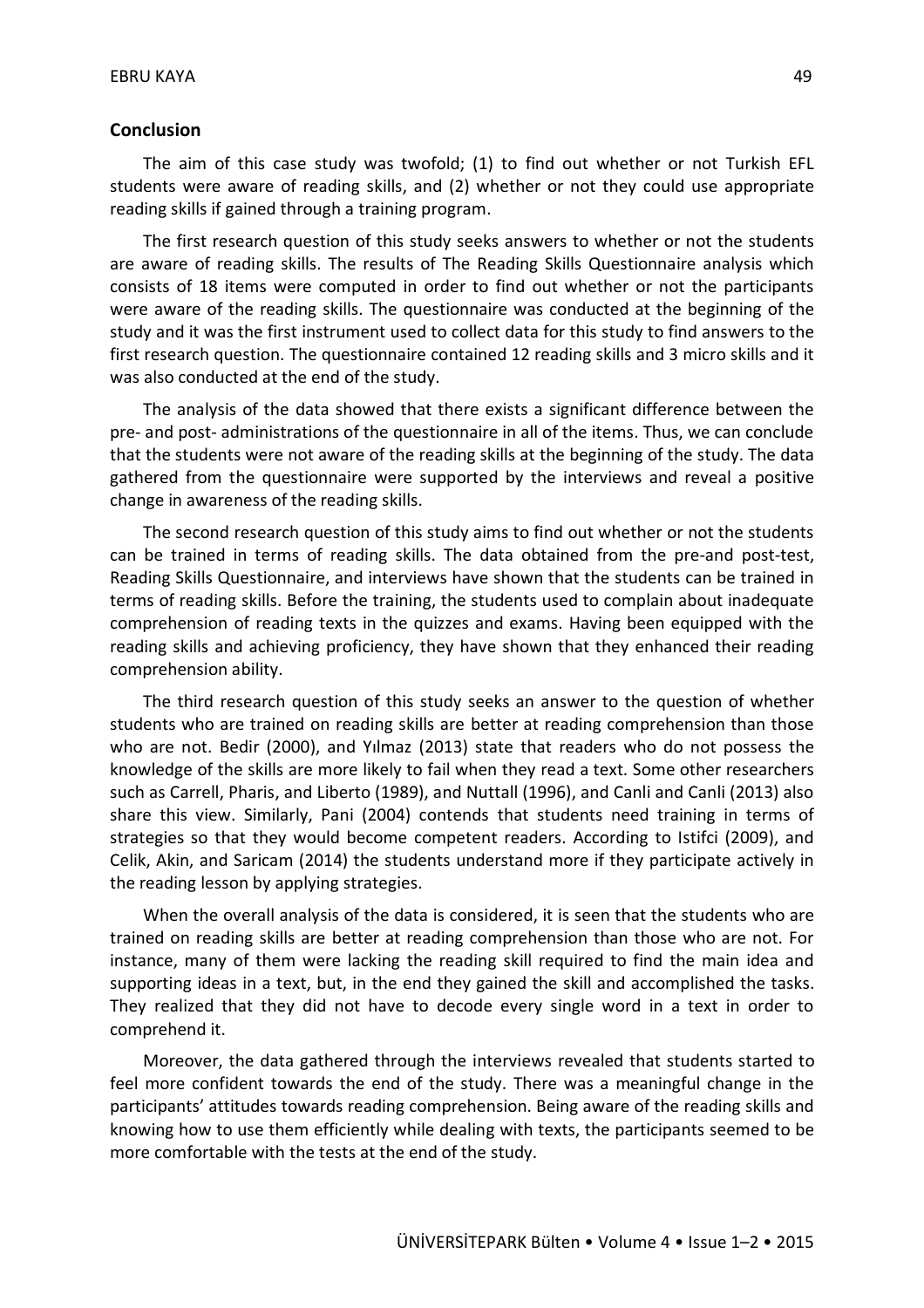It is well known that there exists a relationship between the language skills. A well written text can be a good model for the students, for example. It can help the students to improve their writing skills. That is to say, reading and writing are related to each other. Similarly, reading and listening are related to each other. Zamel (1992) notes that reading and writing are complementary acts. Students must become better at reading to become better at writing.

To conclude, when the research questions of this study are considered, we reached a number of results. Firstly, we realized that the students were not aware of the reading skills. Secondly, we understood that the students could be trained in terms of reading skills and that the training could enhance their comprehension ability. In addition, the trained students (experimental group) outperformed the other 'untrained' (control) group. Finally, we realized that reading skills have positive effects on writing skills. Briefly, this study reveals that if the students are trained to gain the appropriate strategies which facilitate understanding, they are likely to be more successful in reading comprehension. Thus, reading comprehension can be facilitated by enabling students to gain and use reading skills.

This study was conducted during one semester. A further study could last for a longer period; a full academic year, for instance. Reading skills are not easy to learn in just a short period of time. It may take several years for EFL students to become strategic readers. Further research could be conducted on the effect of gender or age on reading skills, or whether or not reading skills can be transferred to other language skills.

#### **Notes**

This study is produced from a Master's Thesis submitted at Cukurova University.

#### **References**

Alderson, J. C. (2000). *Assessing reading.* Cambridge: Cambridge University Press.

- Bedir, H. (1998). *The effect of using cognitive learning strategies on reading comprehension ability of Turkish students*. Doctoral Dissertation. The Institute of Social Sciences, Cukurova University, Adana, Turkey.
- Bedir, H. (2000). Maintenance of cognitive and metacognitive strategies used by ELT students in reading comprehension. Encouraging strategic classroom applications, *Yadim-Inged Conference 2000 Proceedings*(pp. 32-45). Adana: Cukurova University.
- Block, E. (1992). See how they read: Comprehension monitoring of L1 and L2 readers. *Tesol Quarterly*, *26*(2), 319-343.
- Brown, H. D. (2001). *Teaching by principles: An interactive approach to language pedagogy* (2nd ed.). New York: Addison Wesley Longman.
- Canli, Z., & Canli, B. (2013). Keep Calm and Say Sorry!: The use of Apologies by EFL Teachers in Turkish and English. *Educational Process: International Journal, 2*(1-2), 36-46.
- Carrell, P. L., Pharis, B. G., & Liberto, C. J. (1989). Metacognitive strategy training for ESL reading. *Tesol Quarterly, 23*(4), 72-103.
- Celik, I., Akin, A., & Saricam, H. (2014). A Scale Adaptation Study Related to the Examination of Adolescents' Levels of Educational Stress. *Üniversitepark Bülten, 3*(1-2), 44-55.
- Eskey, D. E. (1983). Learning to read versus reading to learn: Resolving the instructional paradox. *English Teaching Forum*, *12*(3), 129-132.